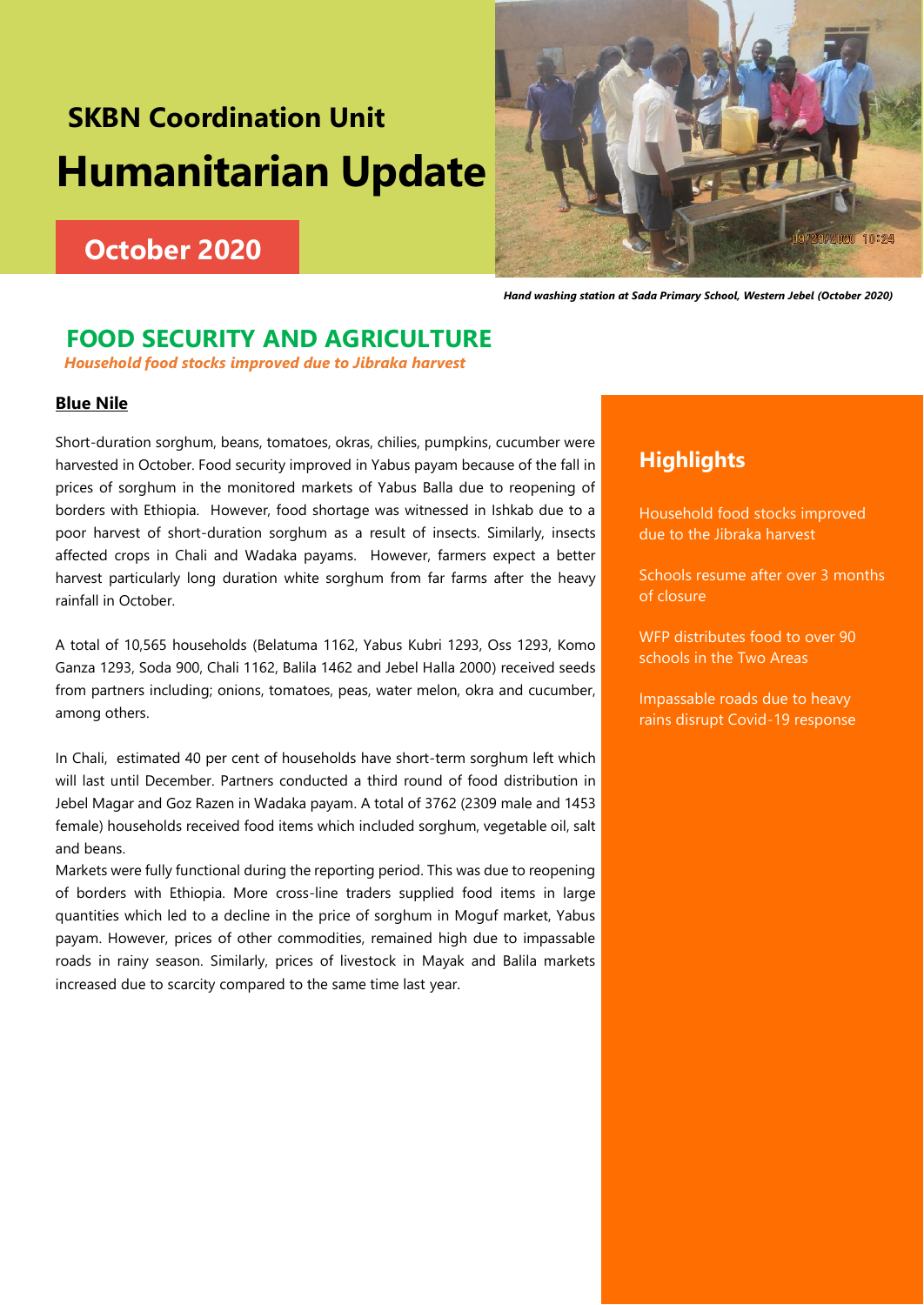#### **South Kordofan**

The general food security situation in South Kordofan has reportedly been normal throughout the region as a result of the new harvest from the near farms. According to field reports, groundnuts yielded a better production than other crops such as sorghum.

The price of sorghum reduced by 7 per cent and 13 per cent in Delami and Heiban respectively, while livestock prices sharply increased in different parts due to a high demand.

#### **Western Jebel**

Household food stocks improved after the near farm harvests. Farmers harvested sim sim, groundnuts and okra.

The prices of basic commodities like salt, sugar, and soap increased, making it unaffordable for most families in the communities.



*Seasonal calendar for South Kordofan and Blue Nile*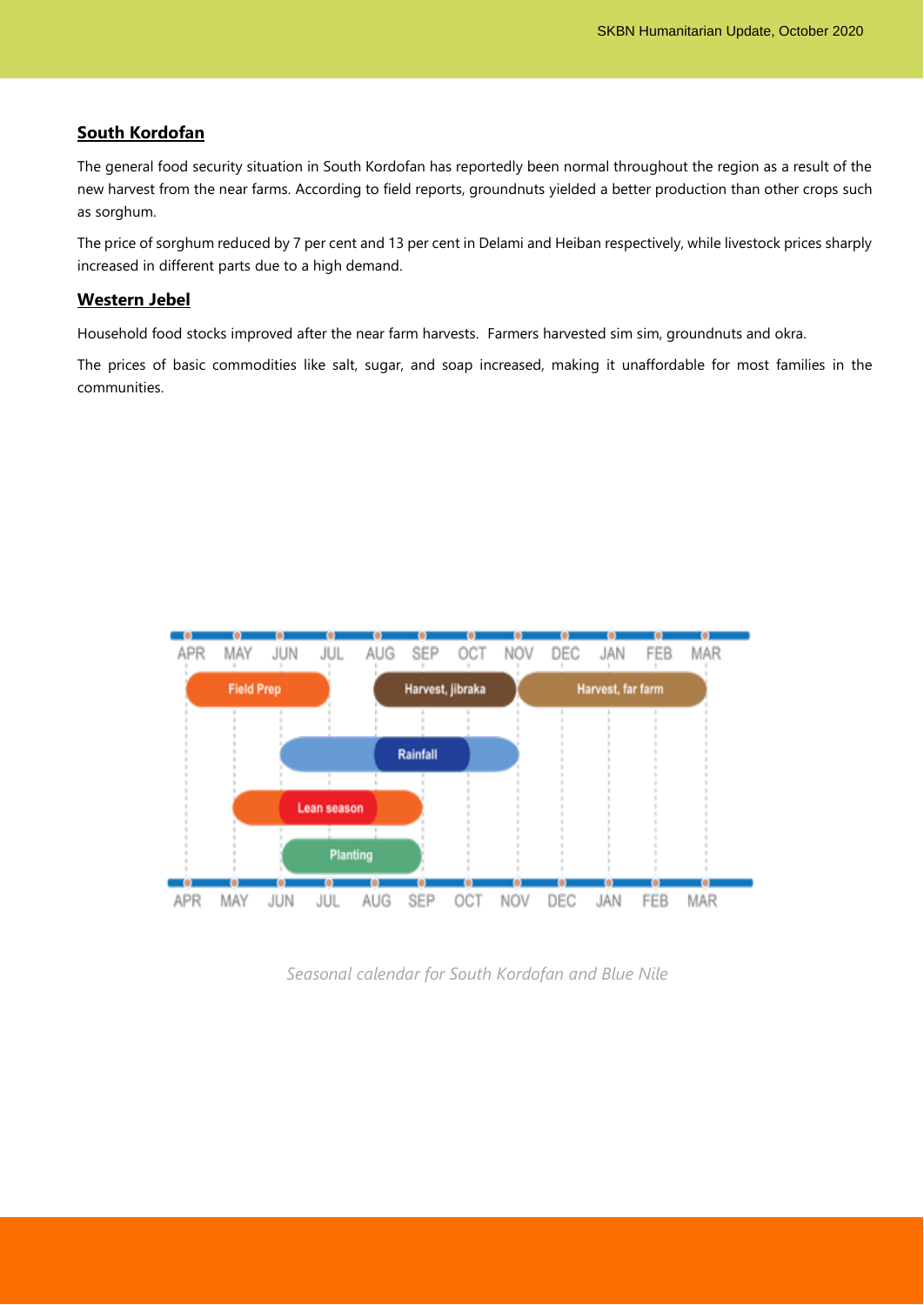# **COVID-19 PREPAREDNESS AND RESPONSE**

#### *Awareness continues in the Two Areas*

Awareness campaigns were conducted by the Secretariat of Health (SoH) in Heiban county in 51 villages in Heiban, Dabi, Alazarak and Kumbor. Covid-19 response supplies were delivered: Information, Education and Communication materials, soap, fuel, washing stations, tents, mattresses and PPEs and SoH plan to distribute more soap to Government institutions, health facilities and check points. Also, a total of **66,910 (29420 male and 37490 female)** individuals were targeted in the first round of COVID-19 response for the distribution of hand washing soap.

An awareness campaign on Covid-19 at entry points in Lagawa, Dilling, Alsonut and Habilla counties was conducted by one of the partners. Washing soap was distributed and hand washing stations in institutions and public places like schools, clinics and markets were established. Also, 100 households (particularly female headed families, elderly and people with ailments) received handwashing soap.

#### **NEEDS:**

#### **Identified needs and gaps in response to COVID-19 pandemic in the Two Areas are:**

- Scaling up of risk communication and messaging to reach a wider coverage
- Furniture and equipment in planned isolation centers throughout the region
- Soap, hand washing facilities and increased water supply in public settings
- Strengthening of screening and quarantine facilities at points of entry, especially in Blue Nile
- Medical devices such as diagnostic tests, ventilators, and personal protective equipment including surgical masks, face shields, gowns, and gloves
- **.** Improving food availability and temporary shelters for new arrivals quarantined at points of entry
- Increasing vehicle and fuel supply to conduct awareness and transportation of humanitarian supplies
- Improvement and scaling up of isolation centers especially in Western Jebel and Blue Nile.

#### **GAPS:**

- Low levels of stock of medicines and medical supplies in the SPLM-N controlled areas;
- Funding in health and WASH sector at points of entry;

# **EDUCATION**

#### *Schools reopen after months of closure*

#### **Blue Nile**

Schools resumed on November 01. WFP donated 1500 sacks of sorghum to the Secretariat of Education to contribute to school feeding. Out of 47 primary schools, 12 were selected as beneficiaries of the school feeding program.

#### **South Kordofan**

Schools resumed after several months of closure due to Covid-19 outbreak. WFP provided food to 90 schools as part of the school feeding programme in the region. In addition, Parents Teachers Associations for the above schools were trained on food management techniques. Also, a Regional School Meals Program Steering Committee was formed to ensure proper and timely implementation of the school feeding program.

Covid-19 awareness activities by Secretariat of Health in collaboration with Secretariat of Education continued in schools. A Secretariat of Health (SOH) focal point will be assigned to each school to ensure Covid-19 health measures and practices are adhered to in all schools.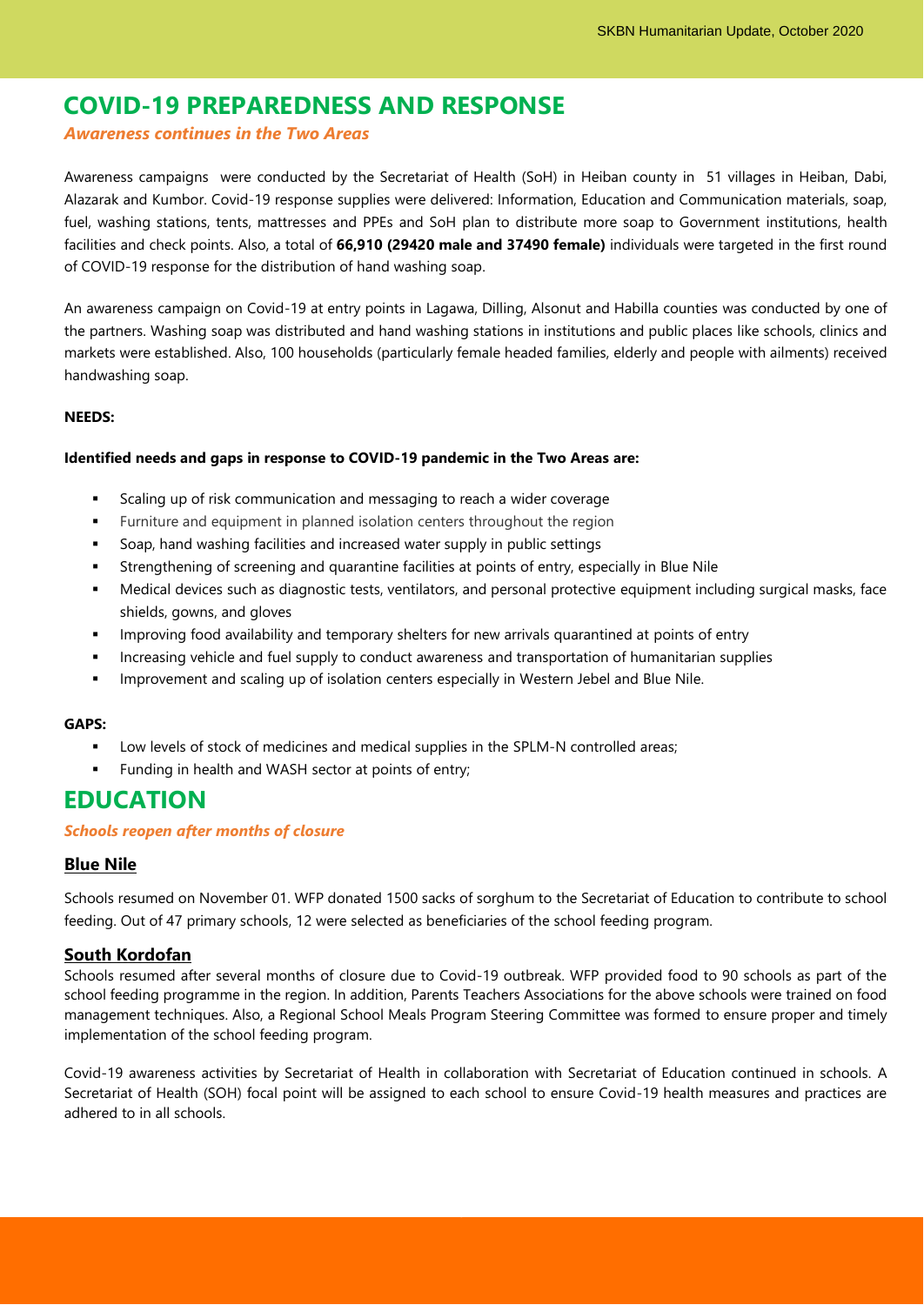#### **Western Jebels**

Candidate 4 and primary 8 classes are in session in preparation for South Sudan National Examination. 45 senior 4 candidates will be sitting for South Sudan National Exams this year. However, the education sector in the region faces challenges in terms of trained teachers, learning and teaching materials, school feeding and teacher incentives.

## **HEALTH AND NUTRITION**

*Lack of essential medicines*

#### **Blue Nile**

The health sector in Blue Nile continues to register shortage of drugs due to funding gaps. Malaria, asthma, diabetes, skin infection, pneumonia, allergy, ulcers and urinary tract infection have been reported. The healthcare system in the region remains fragile with significant shortages of essential drugs.

Reproductive maternal and child health remains a neglected area of humanitarian delivery.

#### **South Kordofan**

Based on a quarterly report shared by Secretariat of Health, **29008** malaria cases, **19,903** Upper Respiratory, **13,864** Pneumonia, **11,939** acute watery diarrhea, **5,670** Intestinal Parasite and **5574** Urinary tract Infection) were recorded in the region.

Um Durain, Thobo and Heiban counties are well covered in terms of health services compared to Delami and Western Kadugli which listed the highest number of gaps, including the isolated areas of Kau, Nyaro and Warni, Rashad, New Tagele and Western Jebel.

Nutrition and reproductive health activities are ongoing in the central part of the region. EPI mobile vaccination campaign is underway in the counties of Thobo, Heiban, Kau, Nyaro and Warni.

#### **Western Jebels**

Upper respiratory tract infection, skin diseases and bloody diarrhea were reported by health facilities in October.

### **WASH**

#### *Unsafe drinking water for thousands in the Two Areas*

#### **Blue Nile**

The WASH sector is still underserved as many gaps exist. The available boreholes have broken down particularly in Balila, Gondolo and Yabus Bala. Local communities resorted to drinking from untreated water sources that are shared with livestock putting people at risk of contracting waterborne diseases.

A total of 25 hand pumps were repaired, 56 local water technicians were trained, and 3100 households received water purifyers, jerrycans, filters and soap.

#### **South Kordofan**

The Secretariat of Water, Mineral Resources and Engineering estimated that around 33 new boreholes are urgently needed in the 10 payams (Angolo, Dollea, Dorni, Kuku, Tabanya, Tabilli, Tobo Tallabi Torogie and Tulubi). These areas have a high influx of returnees, and many more are expected during the dry season. Moreover, the available water sources are drying up as the dry season approaches, which will result in people and livestock sharing shallow hand dug wells which poses risks of water borne diseases.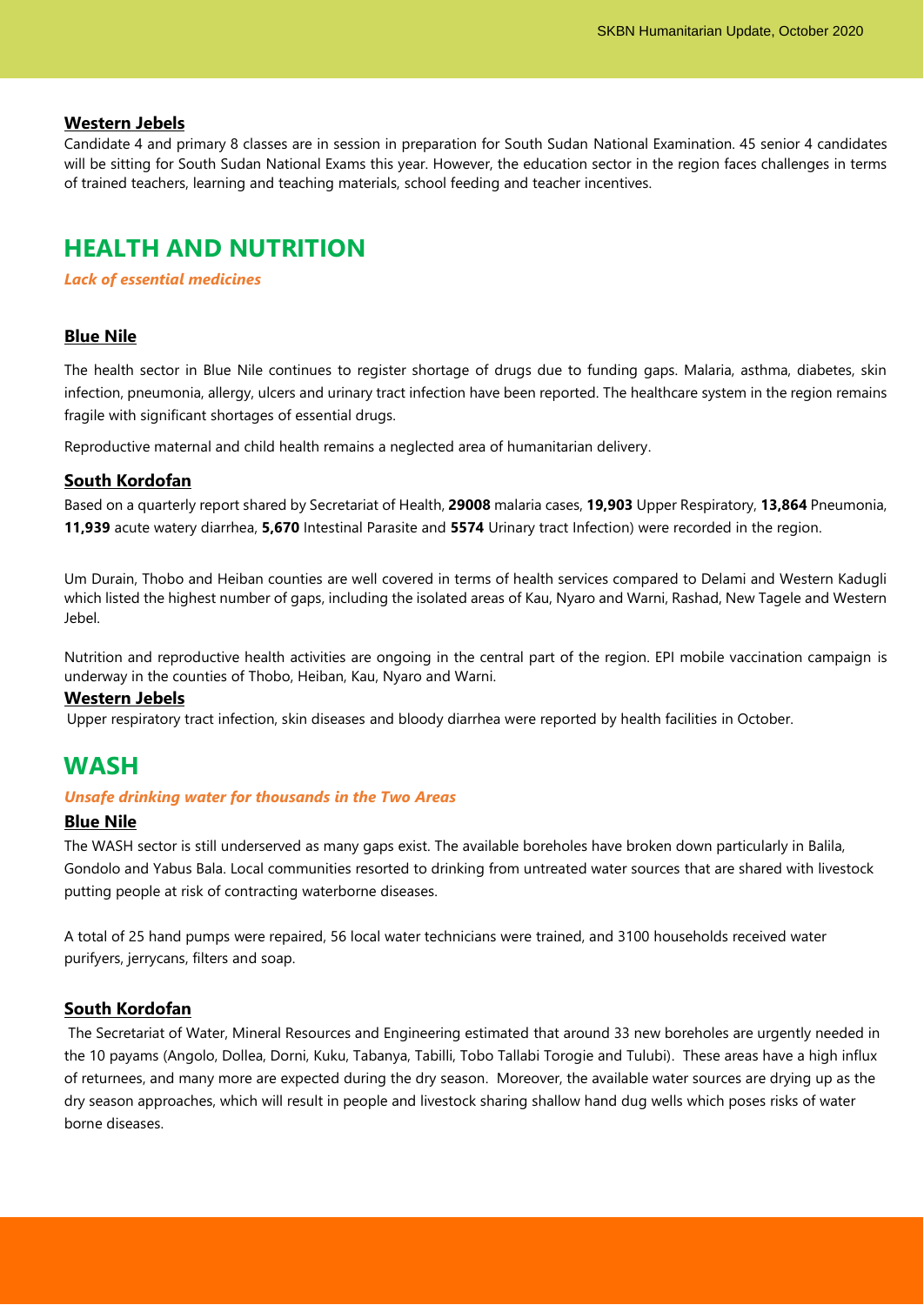A pilot project on environmental heath by Secretariat of Health is being conducted in Heiban county. These included-waste management in markets; construction of pit latrines, water and food hygiene methods.

#### **Western Jebels**

Out of 103 hand pumps in Lagawa County, only 35 are functional. In Dilling County, out of 243 hand pumps, only 48 are working, 89 need repair and 126 have broken down. There are 21 water yards but only 2 are working whereas 19 need repair. In Habilla, out of 39 hand pumps only 19 are functioning. Out of 8 mini water yards, only 3 are working. In Alsonut County, there are total 61 hand pumps and only 2 are in good condition, while 31 are working but need maintenance, and 28 are broken.

# **ANIMAL HEALTH**

#### *Limited access to veterinary medicine*

#### **Blue Nile**

There has been no livestock vaccination campaign so far this year due to funding gaps. Common diseases affecting livestock include wounds, worms, tse tse flies and fungal diseases commonly known locally as abrial. More partners are urgently needed to support livestock programming.

#### **South Kordofan**

There are continuous reports of livestock mortality across the region. In October, the County Secretariat of Animal Health registered (**250** heads of cattle, **311** goats and **85** sheep) death in Tangal and Seraf Eljamous Payams of Um Durain County. Livestock sector contributes to food security basket for most households across the region. Urgent intervention in terms of veterinary drugs, vaccination and veterinary training is needed.



*Sick cattle in Karakaraya village, Umdulu Payam, Um Durain County (October 2020)*